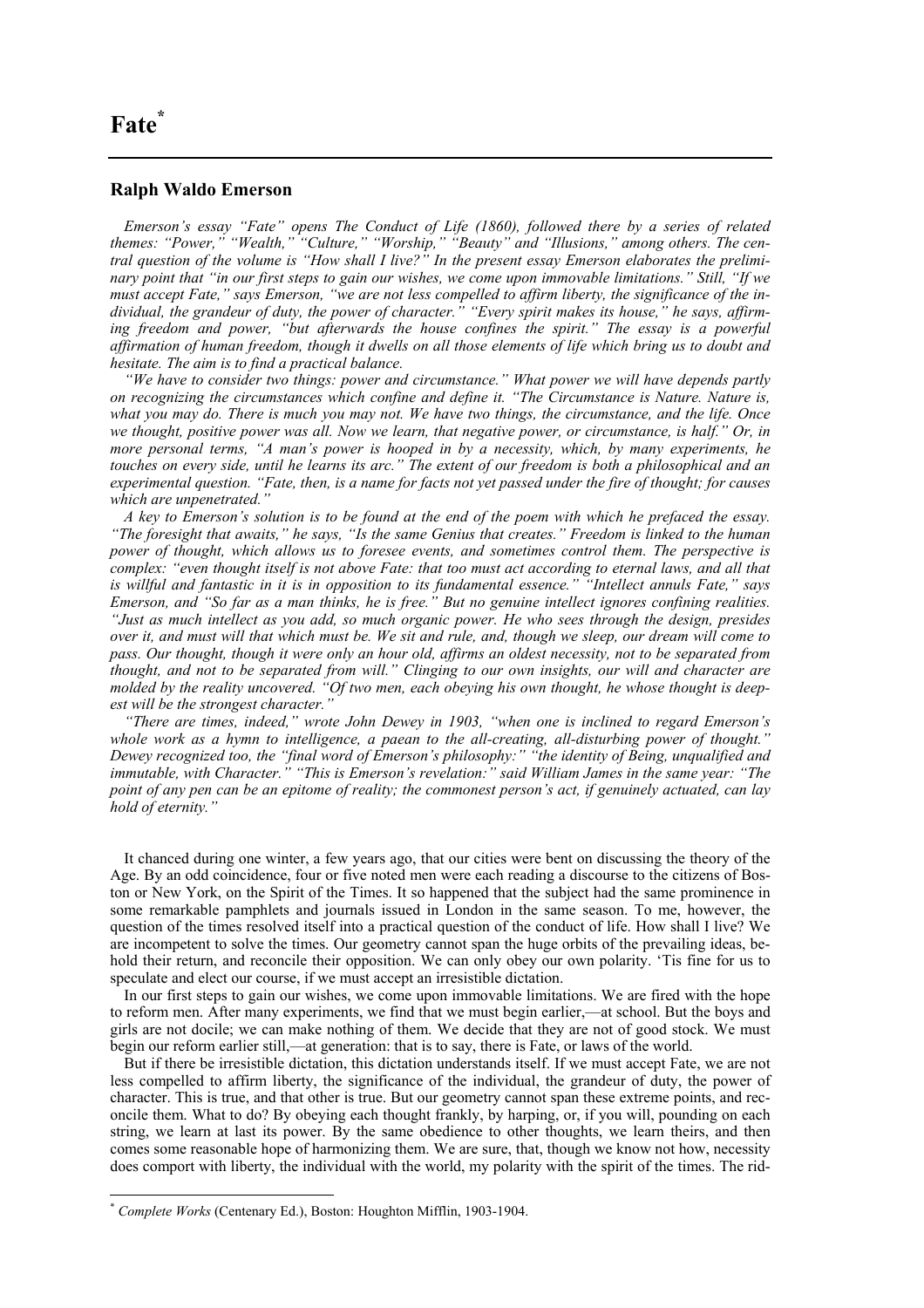dle of the age has for each a private solution. If one would study his own time, it must be by this method of taking up in turn each of the leading topics which belong to our scheme of human life, and, by firmly stating all that is agreeable to experience on one, and doing the same justice to the opposing facts in the others, the true limitations will appear. Any excess of emphasis, on one part, would be corrected, and a just balance would be made.

But let us honestly state the facts. Our America has a bad name for superficialness. Great men, great nations, have not been boasters and buffoons, but perceivers of the terror of life, and have manned themselves to face it. The Spartan, embodying his religion in his country, dies before its majesty without a question. The Turk, who believes his doom is written on the iron leaf in the moment when he entered the world, rushes on the enemy's saber with undivided will. The Turk, the Arab, the Persian, accepts the foreordained fate.

"On two days, it steads not to run from thy grave, The appointed, and the unappointed day; On the first, neither balm nor physician can save, Nor thee, on the second, the Universe slay."

The Hindu, under the wheel, is as firm. Our Calvinists, in the last generation, had something of the same dignity. They felt that the weight of the Universe held them down to their place. What could *they* do? Wise men feel that there is something which cannot be talked or voted away,—a strap or belt which girds the world:—

"The Destiny, minister general, That executeth in the world o'er all, The purveyance which God hath seen beforne, So strong it is, that tho' the world had sworn The contrary of a thing by yea or nay, Yet sometime it shall fallen on a day That falleth not oft in a thousand year; For, certainly, our appetites here, Be it of war, or peace, or hate, or love, All this is ruled by the sight above." Chaucer: *The Knighte's Tale*.

The Greek Tragedy expressed the same sense: "Whatever is fated, that will take place. The great immense mind of Jove is not to be transgressed."

Savages cling to a local god of one tribe or town. The broad ethics of Jesus were quickly narrowed to village theologies, which preach an election or favoritism. And, now and then, an amiable parson, like Jung Stilling, or Robert Huntington, believes in a pistareen-Providence, which, whenever the good man wants a dinner, makes that somebody shall knock at his door, and leave a half-dollar. But Nature is no sentimentalist,—does not cosset or pamper us. We must see that the world is rough and surly, and will not mind drowning a man or a woman; but swallows your ship like a grain of dust. The cold, inconsiderate of persons, tingles your blood, benumbs your feet, freezes a man like an apple. The diseases, the elements, fortune, gravity, lightning, respect no persons. The way of Providence is a little rude. The habit of snake and spider, the snap of the tiger and other leapers and bloody jumpers, the crackle of the bones of his prey in the coil of the anaconda,—these are in the system, and our habits are like theirs. You have just dined, and, however scrupulously the slaughter-house is concealed in the graceful distance of miles, there is complicity,—expensive races,—race living at the expense of race. The planet is liable to shocks from comets, perturbations from planets, rendings from earthquake and volcano, alterations of climate, precessions of equinoxes. Rivers dry up by opening of the forest. The sea changes its bed. Towns and counties fall into it. At Lisbon, an earthquake killed men like flies. At Naples, three years ago, ten thousand persons were crushed in a few minutes. The scurvy at sea; the sword of the climate in the west of Africa, at Cayenne, at Panama, at New Orleans, cut off men like a massacre. Our western prairie shakes with fever and ague. The cholera, the small-pox, have proved as mortal to some tribes, as a frost to the crickets, which, having filled the summer with noise, are silenced by a fall of the temperature of one night. Without uncovering what does not concern us, or counting how many species of parasites hang on a bombyx; or groping after intestinal parasites, or infusory biters, or the obscurities of alternate generation;—the forms of the shark, the *labrus*, the jaw of the sea-wolf paved with crushing teeth, the weapons of the grampus, and other warriors hidden in the sea,—are hints of ferocity in the interiors of nature. Let us not deny it up and down. Providence has a wild, rough, incalculable road to its end, and it is of no use to try to whitewash its huge, mixed instrumentalities, or to dress up that terrific benefactor in a clean shirt and white neckcloth of a student in divinity.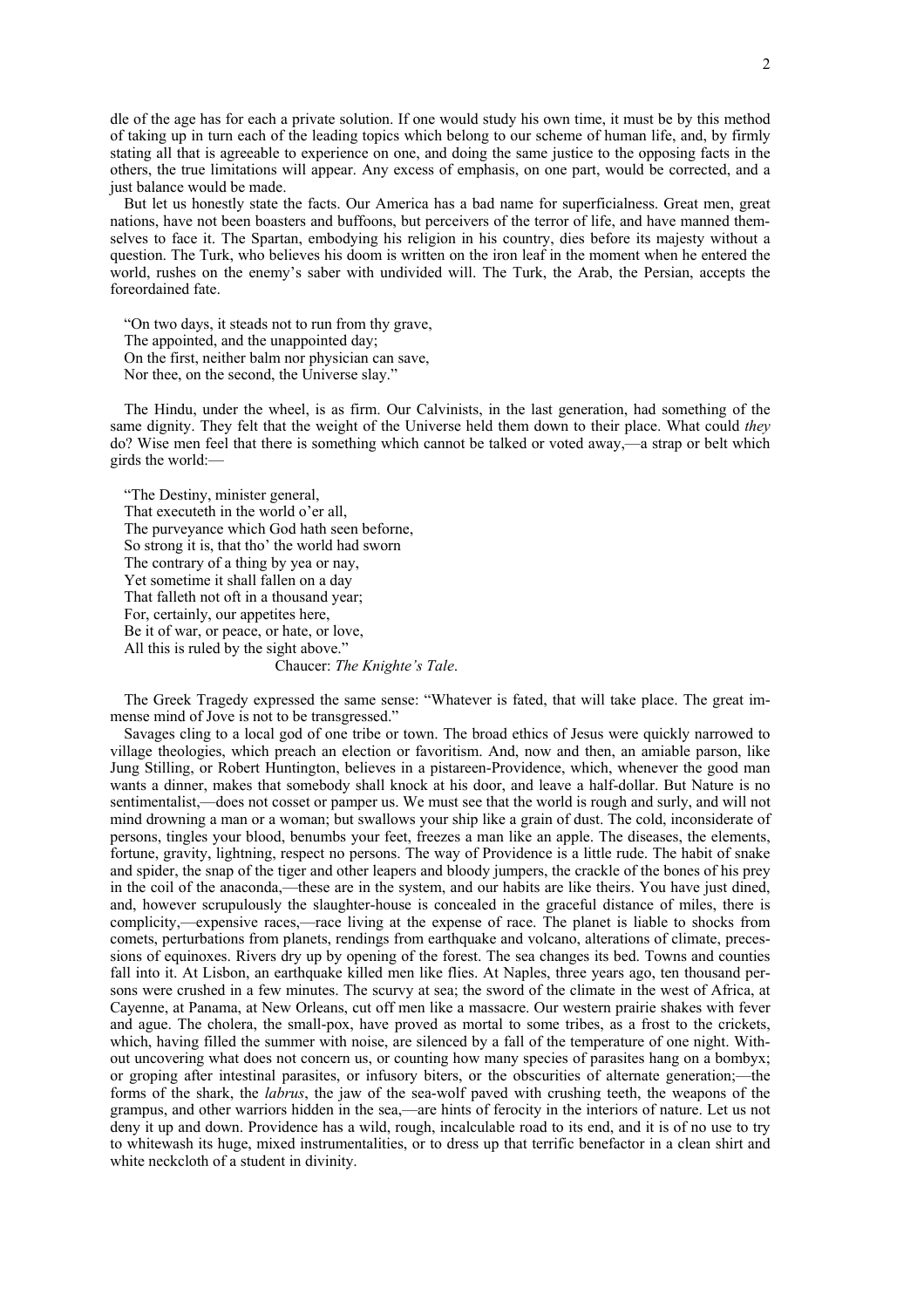Will you say, the disasters which threaten mankind are exceptional, and one need not lay his account for cataclysms every day? Aye, but what happens once, may happen again, and so long as these strokes are not to be parried by us, they must be feared.

But these shocks and ruins are less destructive to us, than the stealthy power of other laws which act on us daily. An expense of ends to means is fate; —organization tyrannizing over character. The menagerie, or forms and powers of the spine, is a book of fate: the bill of the bird, the skull of the snake, determines tyrannically its limits. So is the scale of races, of temperaments; so is sex; so is climate; so is the reaction of talents imprisoning the vital power in certain directions. Every spirit makes its house; but afterwards the house confines the spirit.

The gross lines are legible to the dull: the cabman is phrenologist so far: He looks in your face to see if his shilling is sure. A dome of brow denotes one thing; a pot-belly another; a squint, a pug-nose, mats of hair, the pigment of the epidermis, betray character. People seem sheathed in their tough organization. Ask Spurzheim, ask the doctors, ask Quetelet, if temperaments decide nothing? or if there be anything they do not decide? Read the description in medical books of the four temperaments, and you will think you are reading your own thoughts which you had not yet told. Find the part which black eyes, and which blue eyes, play severally in the company. How shall a man escape from his ancestors, or draw off from his veins the black drop which he drew from his father's or his mother's life? It often appears in a family, as if all the qualities of the progenitors were potted in several jars,—some ruling quality in each son or daughter of the house,—and sometimes the unmixed temperament, the rank unmitigated elixir, the family vice, is drawn off in a separate individual, and the others are proportionally relieved. We sometimes see a change of expression in our companion, and say, his father, or his mother, comes to the windows of his eyes, and sometimes a remote relative. In different hours, a man represents each of several of his ancestors, as if there were seven or eight of us rolled up in each man's skin,—seven or eight ancestors at least,—and they constitute the variety of notes for that new piece of music which his life is. At the corner of the street, you read the possibility of each passenger, in the facial angle, in the complexion, in the depth of his eye. His parentage determines it. Men are what their mothers made them. You may as well ask a loom which weaves huckaback, why it does not make cashmere, as expect poetry from this engineer, or a chemical discovery from that jobber. Ask the digger in the ditch to explain Newton's laws: the fine organs of his brain have been pinched by overwork and squalid poverty from father to son, for a hundred years. When each comes forth from his mother's womb, the gate of gifts closes behind him. Let him value his hands and feet, he has but one pair. So he has but one future, and that is already predetermined in his lobes, and described in that little fatty face, pig-eye, and squat form. All the privilege and all the legislation of the world cannot meddle or help to make a poet or a prince of him.

Jesus said, "When he looketh on her, he hath committed adultery." But he is an adulterer before he has yet looked on the woman, by the superfluity of animal, and the defect of thought, in his constitution. Who meets him, or who meets her, in the street, sees that they are ripe to be each other's victim.

In certain men, digestion and sex absorb the vital force, and the stronger these are, the individual is so much weaker. The more of these drones perish, the better for the hive. If, later, they give birth to some superior individual, with force enough to add to this animal a new aim, and a complete apparatus to work it out, all the ancestors are gladly forgotten. Most men and most women are merely one couple more. Now and then, one has a new cell or camarilla opened in his brain,—an architectural, a musical, or a philological knack, some stray taste or talent for flowers, or chemistry, or pigments, or story-telling, a good hand for drawing, a good foot for dancing, an athletic frame for wide journeying, and etc.—which skill nowise alters rank in the scale of nature, but serves to pass the time, the life of sensation going on as before. At last, these hints and tendencies are fixed in one, or in a succession. Each absorbs so much food and force, as to become itself a new center. The new talent draws off so rapidly the vital force, that not enough remains for the animal functions, hardly enough for health; so that, in the second generation, if the like genius appear, the health is visibly deteriorated, and the generative force impaired.

People are born with the moral or with the material bias;—uterine brothers with this diverging destination: and I suppose, with high magnifiers, Mr. Frauenhofer or Dr. Carpenter might come to distinguish in the embryo at the fourth day, this is a Whig, and that a Free-soiler.

It was a poetic attempt to lift this mountain of Fate, to reconcile this despotism of race with liberty, which led the Hindus to say, "Fate is nothing but the deeds committed in a prior state of existence." I find the coincidence of the extremes of eastern and western speculation in the daring statement of Schelling, "there is in every man a certain feeling, that he has been what he is from all eternity, and by no means became such in time." To say it less sublimely,—in the history of the individual is always an account of his condition, and he knows himself to be a party to his present estate.

A good deal of our politics is physiological. Now and then, a man of wealth in the heyday of youth adopts the tenet of broadest freedom. In England, there is always some man of wealth and large connection planting himself, during all his years of health, on the side of progress, who, as soon as he begins to die, checks his forward play, calls in his troops, and becomes conservative. All conservatives are such from personal defects. They have been effeminated by position or nature, born halt and blind, through luxury of their parents, and can only, like invalids, act on the defensive. But strong natures, backwoods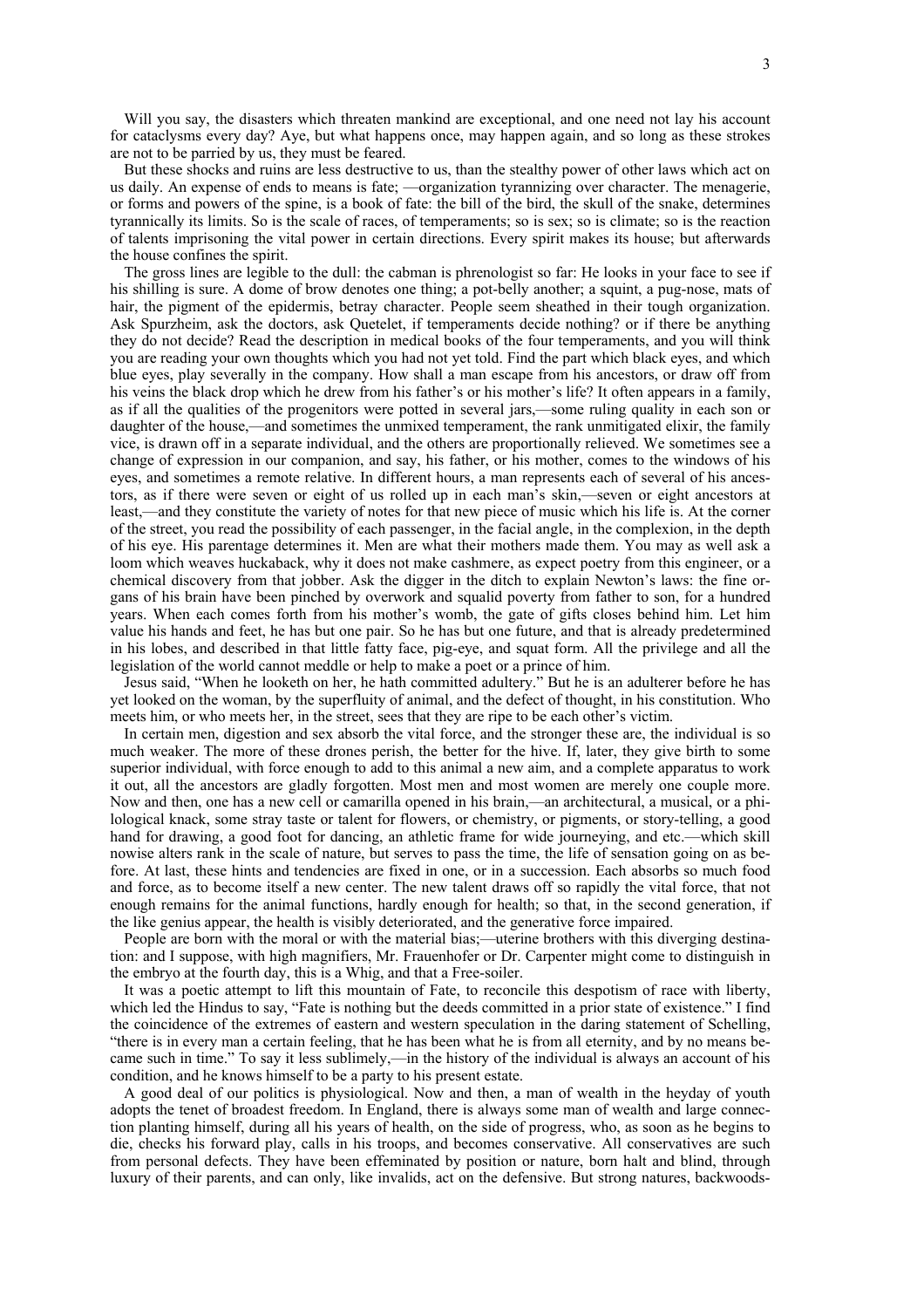men, New Hampshire giants, Napoleons, Burkes, Broughams, Websters, Kossuths, are inevitable patriots, until their life ebbs, and their defects and gout, palsy and money, warp them.

The strongest idea incarnates itself in majorities and nations, in the healthiest and strongest. Probably, the election goes by avoirdupois weight, and, if you could weigh bodily the tonnage of any hundred of the Whig and the Democratic party in a town, on the Dearborn balance, as they passed the hayscales, you could predict with certainty which party would carry it. On the whole, it would be rather the speediest way of deciding the vote, to put the selectmen or the mayor and aldermen at the hayscales.

In science, we have to consider two things: power and circumstance. All we know of the egg, from each successive discovery, is, *another vesicle*; and if, after five hundred years, you get a better observer, or a better glass, he finds within the last observed another. In vegetable and animal tissue, it is just alike, and all that the primary power or spasm operates, is, still, vesicles, vesicles. Yes,—but the tyrannical Circumstance! A vesicle in new circumstances, a vesicle lodged in darkness, Oken thought, became animal; in light, a plant. Lodged in the parent animal, it suffers changes, which end in unsheathing miraculous capability in the unaltered vesicle, and it unlocks itself to fish, bird, or quadruped, head and foot, eye and claw. The Circumstance is Nature. Nature is, what you may do. There is much you may not. We have two things,—the circumstance, and the life. Once we thought, positive power was all. Now we learn, that negative power, or circumstance, is half. Nature is the tyrannous circumstance, the thick skull, the sheathed snake, the ponderous, rock-like jaw; necessitated activity; violent direction; the conditions of a tool, like the locomotive, strong enough on its track, but which can do nothing but mischief off of it; or skates, which are wings on the ice, but fetters on the ground.

The book of Nature is the book of Fate. She turns the gigantic pages,—leaf after leaf,—never returning one. One leaf she lays down, a floor of granite; then a thousand ages, and a bed of slate; a thousand ages, and a measure of coal; a thousand ages, and a layer of marl and mud: vegetable forms appear; her first misshapen animals, zoophyte, trilobium, fish; then, saurians,—rude forms, in which she has only blocked her future statue, concealing under these unwieldy monsters the fine type of her coming king. The face of the planet cools and dries, the races meliorate, and man is born. But when a race has lived its term, it comes no more again.

The population of the world is a conditional population not the best, but the best that could live now; and the scale of tribes, and the steadiness with which victory adheres to one tribe, and defeat to another, is as uniform as the superposition of strata. We know in history what weight belongs to race. We see the English, French, and Germans planting themselves on every shore and market of America and Australia, and monopolizing the commerce of these countries. We like the nervous and victorious habit of our own branch of the family. We follow the step of the Jew, of the Indian, of the Negro. We see how much will has been expended to extinguish the Jew, in vain. Look at the unpalatable conclusions of Knox, in his "Fragment of Races,"—a rash and unsatisfactory writer, but charged with pungent and unforgettable truths. "Nature respects race, and not hybrids." "Every race has its own *habitat*." "Detach a colony from the race, and it deteriorates to the crab." See the shades of the picture. The German and Irish millions, like the Negro, have a great deal of guano in their destiny. They are ferried over the Atlantic, and carted over America, to ditch and to drudge, to make corn cheap, and then to lie down prematurely to make a spot of green grass on the prairie.

One more fagot of these adamantine bandages, is, the new science of Statistics. It is a rule, that the most casual and extraordinary event—if the basis of population is broad enough—become matter of fixed calculation. It would not be safe to say when a captain like Bonaparte, a singer like Jenny Lind, or a navigator like Bowditch, would be born in Boston: but, on a population of twenty or two hundred millions, something like accuracy may be had.

'Tis frivolous to fix pedantically the date of particular inventions. They have all been invented over and over fifty times. Man is the arch machine, of which all these shifts drawn from himself are toy models. He helps himself on each emergency by copying or duplicating his own structure, just so far as the need is. 'Tis hard to find the right Homer, Zoroaster, or Menu; harder still to find the Tubal Cain, or Vulcan, or Cadmus, or Copernicus, or Fust, or Fulton, the indisputable inventor. There are scores and centuries of them. "The air is full of men." This kind of talent so abounds, this constructive tool-making efficiency, as if it adhered to the chemic atoms, as if the air he breathes were made of Vaucansons, Franklins, and Watts.

Doubtless, in every million there will be an astronomer, a mathematician, a comic poet, a mystic. No one can read the history of astronomy, without perceiving that Copernicus, Newton, Laplace, are not new men, or a new kind of men, but that Thales, Anaximenes, Hipparchus, Empedocles, Aristarchus, Pythagoras, Oenopides, had anticipated them; each had the same tense geometrical brain, apt for the same vigorous computation and logic, a mind parallel to the movement of the world. The Roman mile probably rested on a measure of a degree of the meridian. Mahometan and Chinese know what we know of leapyear, of the Gregorian calendar, and of the precession of the equinoxes. As, in every barrel of cowries, brought to New Bedford, there shall be one *orangia*, so there will, in a dozen millions of Malays and Mahometans, be one or two astronomical skulls. In a large city, the most casual things, and things whose beauty lies in their casualty, are produced as punctually and to order as the baker's muffin for breakfast.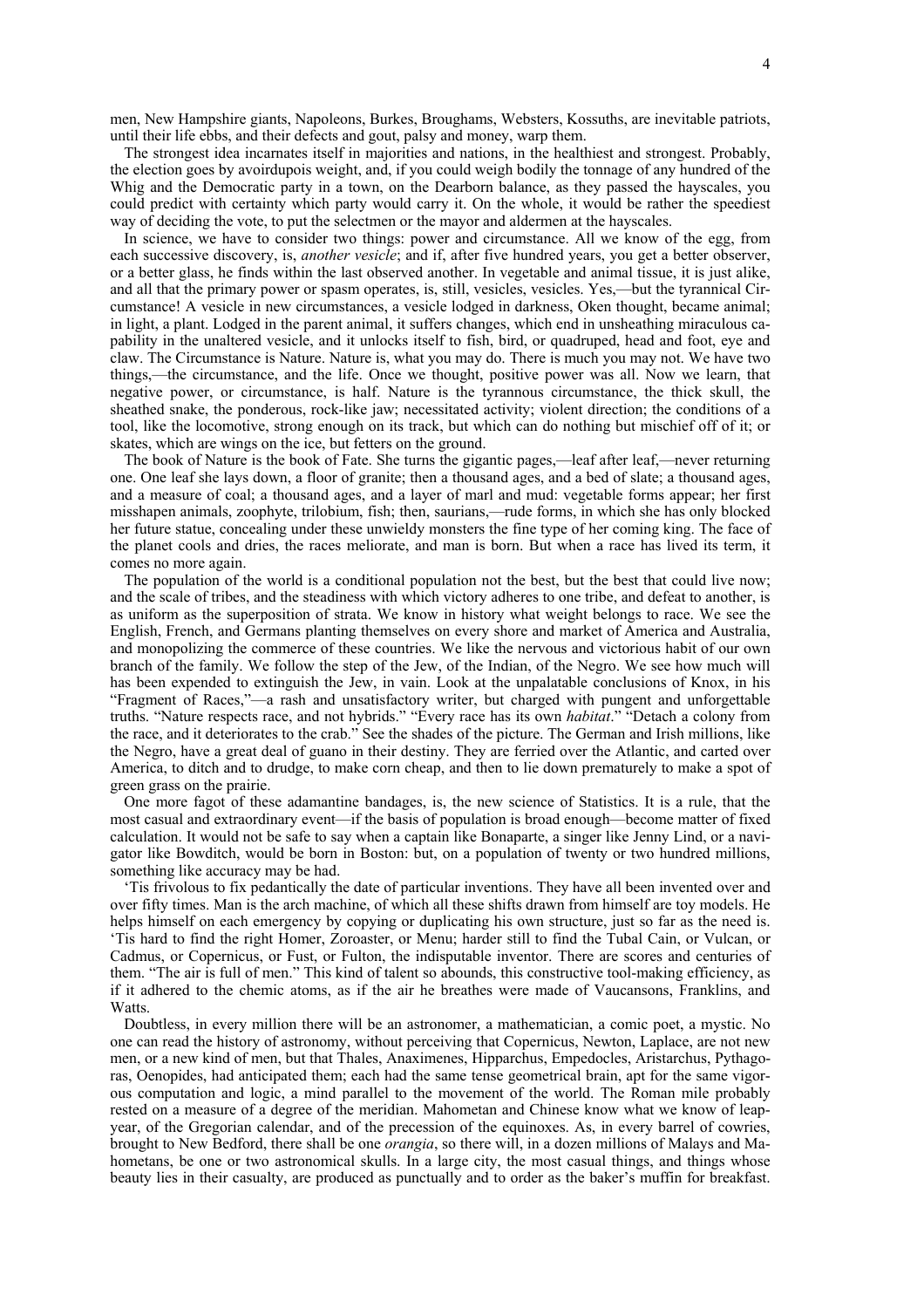Punch makes exactly one capital joke a week; and the journals contrive to furnish one good piece of news every day.

And not less work the laws of repression, the penalties of violated functions. Famine, typhus, frost, war, suicide, and effete races, must be reckoned calculable parts of the system of the world.

These are pebbles from the mountain, hints of the terms by which our life is walled up, and which show a kind of mechanical exactness, as of a loom or mill, in what we call casual or fortuitous events.

The force with which we resist these torrents of tendency looks so ridiculously inadequate, that it amounts to little more than a criticism or a protest made by a minority of one, under compulsion of millions. I seemed, in the height of a tempest, to see men overboard struggling in the waves, and driven about here and there. They glanced intelligently at each other, but 'twas little they could do for one another; 'twas much if each could keep afloat alone. Well, they had a right to their eye-beams, and all the rest was Fate.

We cannot trifle with this reality, this cropping-out in our planted gardens of the core of the world. No picture of life can have any veracity that does not admit the odious facts. A man's power is hooped in by a necessity, which, by many experiments, he touches on every side, until he learns its arc.

The element running through entire nature, which we popularly call Fate, is known to us as limitation. Whatever limits us, we call Fate. If we are brute and barbarous, the fate takes a brute and dreadful shape. As we refine, our checks become finer. If we rise to spiritual culture, the antagonism takes a spiritual form. In the Hindu fables, Vishnu follows Maya through all her ascending changes, from insect and crawfish up to elephant; whatever form she took, he took the male form of that kind, until she became at last woman and goddess, and he a man and a god. The limitations refine as the soul purifies, but the ring of necessity is always perched at the top.

When the gods in the Norse heaven were unable to bind the Fenris Wolf with steel or with weight of mountains,—the one he snapped and the other he spurned with his heel,—they put round his foot a limp band softer than silk or cobweb, and this held him: the more he spurned it, the stiffer it drew. So soft and so staunch is the ring of Fate. Neither brandy, nor nectar, nor sulfuric ether, nor hell-fire, nor ichor, nor poetry, nor genius, can get rid of this limp band. For if we give it the high sense in which the poets use it, even thought itself is not above Fate: that too must act according to eternal laws, and all that is willful and fantastic in it is in opposition to its fundamental essence.

And, last of all, high over thought, in the world of morals, Fate appears as vindicator, leveling the high, lifting the low, requiring justice in man, and always striking soon or late, when justice is not done. What is useful will last; what is hurtful will sink. "The doer must suffer," said the Greeks: "you would soothe a Deity not to be soothed." "God himself cannot procure good for the wicked," said the Welsh triad. "God may consent, but only for a time," said the bard of Spain. The limitation is impassable by any insight of man. In its last and loftiest ascensions, insight itself, and the freedom of the will, is one of its obedient members. But we must not run into generalizations too large, but show the natural bounds or essential distinctions, and seek to do justice to the other elements as well.

Thus we trace Fate, in matter, mind, and morals,—in race, in retardations of strata, and in thought and character as well. It is everywhere bound or limitation. But Fate has its lord; limitation its limits; is different seen from above and from below; from within and from without. For, though Fate is immense, so is power, which is the other fact in the dual world, immense. If Fate follows and limits power, power attends and antagonizes Fate. We must respect Fate as natural history, but there is more than natural history. For who and what is this criticism that pries into the matter? Man is not order of nature, sack and sack, belly and members, link in a chain, nor any ignominious baggage, but a stupendous antagonism, a dragging together of the poles of the Universe. He betrays his relation to what is below him,—thick-skulled, smallbrained, fishy, quadrumanous,—quadruped ill-disguised, hardly escaped into biped, and has paid for the new powers by loss of some of the old ones. But the lightning which explodes and fashions planets, maker of planets and suns, is in him. On one side, elemental order, sandstone and granite, rock-ledges, peat-bog, forest, sea and shore; and, on the other part, thought, the spirit which composes and decomposes nature,—here they are, side by side, god and devil, mind and matter, king and conspirator, belt and spasm, riding peacefully together in the eye and brain of every man.

Nor can he blink the freewill. To hazard the contradiction,—freedom is necessary. If you please to plant yourself on the side of Fate, and say, Fate is all; then we say, a part of Fate is the freedom of man. Forever wells up the impulse of choosing and acting in the soul. Intellect annuls Fate. So far as a man thinks, he is free. And though nothing is more disgusting than the crowing about liberty by slaves, as most men are, and the flippant mistaking for freedom of some paper preamble like a "Declaration of Independence," or the statute right to vote, by those who have never dared to think or to act, yet it is wholesome to man to look not at Fate, but the other way: the practical view is the other. His sound relation to these facts is to use and command, not to cringe to them. "Look not on nature, for her name is fatal," said the oracle. The too much contemplation of these limits induces meanness. They who talk much of destiny, their birth-star, and etc., are in a lower dangerous plane, and invite the evils they fear.

I cited the instinctive and heroic races as proud believers in Destiny. They conspire with it; a loving resignation is with the event. But the dogma makes a different impression, when it is held by the weak and lazy. 'Tis weak and vicious people who cast the blame on Fate. The right use of Fate is to bring up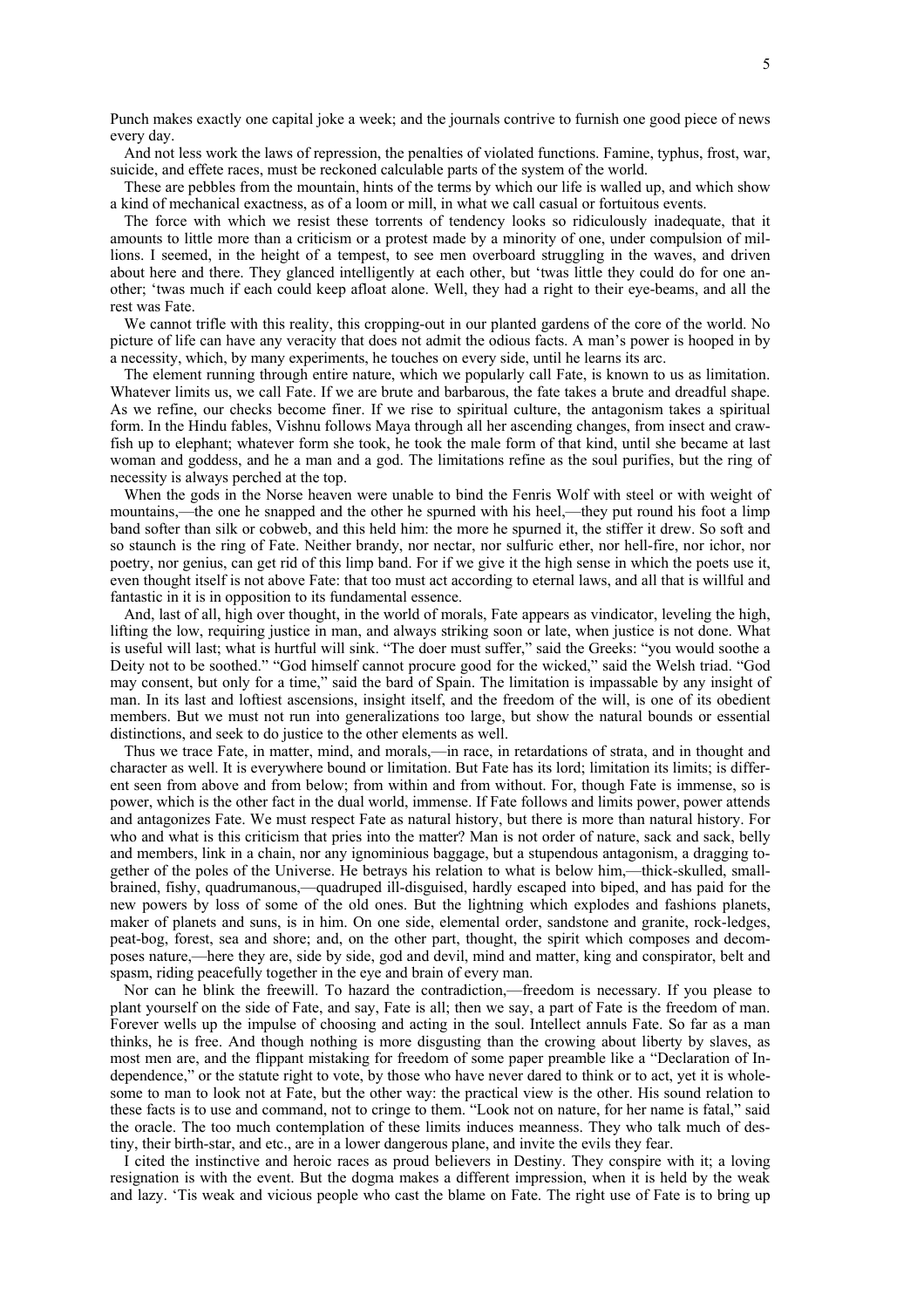our conduct to the loftiness of nature. Rude and invincible except by themselves are the elements. So let man be. Let him empty his breast of his windy conceits, and show his lordship by manners and deeds on the scale of nature. Let him hold his purpose as with the tug of gravitation. No power, no persuasion, no bribe shall make him give up his point. A man ought to compare advantageously with a river, an oak, or a mountain. He shall have not less the flow, the expansion, and the resistance of these.

'Tis the best use of Fate to teach a fatal courage. Go face the fire at sea, or the cholera in your friend's house, or the burglar in your own, or what danger lies in the way of duty, knowing you are guarded by the cherubim of Destiny. If you believe in Fate to your harm, believe it, at least, for your good.

For, if Fate is so prevailing, man also is part of it, and can confront fate with fate. If the Universe have these savage accidents, our atoms are as savage in resistance. We should be crushed by the atmosphere, but for the reaction of the air within the body. A tube made of a film of glass can resist the shock of the ocean, if filled with the same water. If there be omnipotence in the stroke, there is omnipotence of recoil.

1. But Fate against Fate is only parrying and defense: there are, also, the noble creative forces. The revelation of Thought takes man out of servitude into freedom. We rightly say of ourselves, we were born, and afterward we were born again, and many times. We have successive experiences so important, that the new forgets the old, and hence the mythology of the seven or the nine heavens. The day of days, the great day of the feast of life, is that in which the inward eye opens to the Unity in things, to the omnipresence of law;—sees that what is must be, and ought to be, or is the best. This beatitude dips from on high down on us, and we see. It is not in us so much as we are in it. If the air come to our lungs, we breathe and live; if not, we die. If the light come to our eyes, we see; else not. And if truth come to our mind, we suddenly expand to its dimensions, as if we grew to worlds. We are as lawgivers; we speak for Nature; we prophesy and divine.

This insight throws us on the party and interest of the Universe, against all and sundry; against ourselves, as much as others. A man speaking from insight affirms of himself what is true of the mind: seeing its immortality, he says, I am immortal; seeing its invincibility, he says, I am strong. It is not in us, but we are in it. It is of the maker, not of what is made. All things are touched and changed by it. This uses, and is not used. It distances those who share it, from those who share it not. Those who share it not are flocks and herds. It dates from itself;—not from former men or better men,—gospel, or constitution, or college, or custom. Where it shines, Nature is no longer intrusive, but all things make a musical or pictorial impression. The world of men show like a comedy without laughter:—populations, interests, government, history;—'tis all toy figures in a toy house. It does not overvalue particular truths. We hear eagerly every thought and word quoted from an intellectual man. But, in his presence, our own mind is roused to activity, and we forget very fast what he says, much more interested in the new play of our own thought, than in any thought of his. 'Tis the majesty into which we have suddenly mounted, the impersonality, the scorn of egotisms, the sphere of laws, that engage us. Once we were stepping a little this way, and a little that way; now, we are as men in a balloon, and do not think so much of the point we have left, or the point we would make, as of the liberty and glory of the way.

Just as much intellect as you add, so much organic power. He who sees through the design, presides over it, and must will that which must be. We sit and rule, and, though we sleep, our dream will come to pass. Our thought, though it were only an hour old, affirms an oldest necessity, not to be separated from thought, and not to be separated from will. They must always have coexisted. It apprises us of its sovereignty and godhead, which refuse to be severed from it. It is not mine or thine, but the will of all mind. It is poured into the souls of all men, as the soul itself which constitutes them men. I know not whether there be, as is alleged, in the upper region of our atmosphere, a permanent westerly current, which carries with it all atoms which rise to that height, but I see, that when souls reach a certain clearness of perception, they accept a knowledge and motive above selfishness. A breath of will blows eternally through the universe of souls in the direction of the Right and Necessary. It is the air which all intellects inhale and exhale, and it is the wind which blows the worlds into order and orbit. Thought dissolves the material universe, by carrying the mind up into a sphere where all is plastic. Of two men, each obeying his own thought, he whose thought is deepest will be the strongest character. Always one man more than another represents the will of Divine Providence to the period.

2. If thought makes free, so does the moral sentiment. The mixtures of spiritual chemistry refuse to be analyzed. Yet we can see that with the perception of truth is joined the desire that it shall prevail. That affection is essential to will. Moreover, when a strong will appears, it usually results from a certain unity of organization, as if the whole energy of body and mind flowed in one direction. All great force is real and elemental. There is no manufacturing a strong will. There must be a pound to balance a pound. Where power is shown in will, it must rest on the universal force. Alaric and Bonaparte must believe they rest on a truth, or their will can be bought or bent. There is a bribe possible for any finite will. But the pure sympathy with universal ends is an infinite force, and cannot be bribed or bent. Whoever has had experience of the moral sentiment cannot choose but believe in unlimited power. Each pulse from that heart is an oath from the Most High. I know not what the word *sublime* means, if it be not the intimations in this infant of a terrific force. A text of heroism, a name and anecdote of courage, are not arguments, but sallies of freedom. One of these is the verse of the Persian Hafiz, "'Tis written on the gate of Heaven, 'Wo unto him who suffers himself to be betrayed by Fate!'" Does the reading of history make us fatalists? What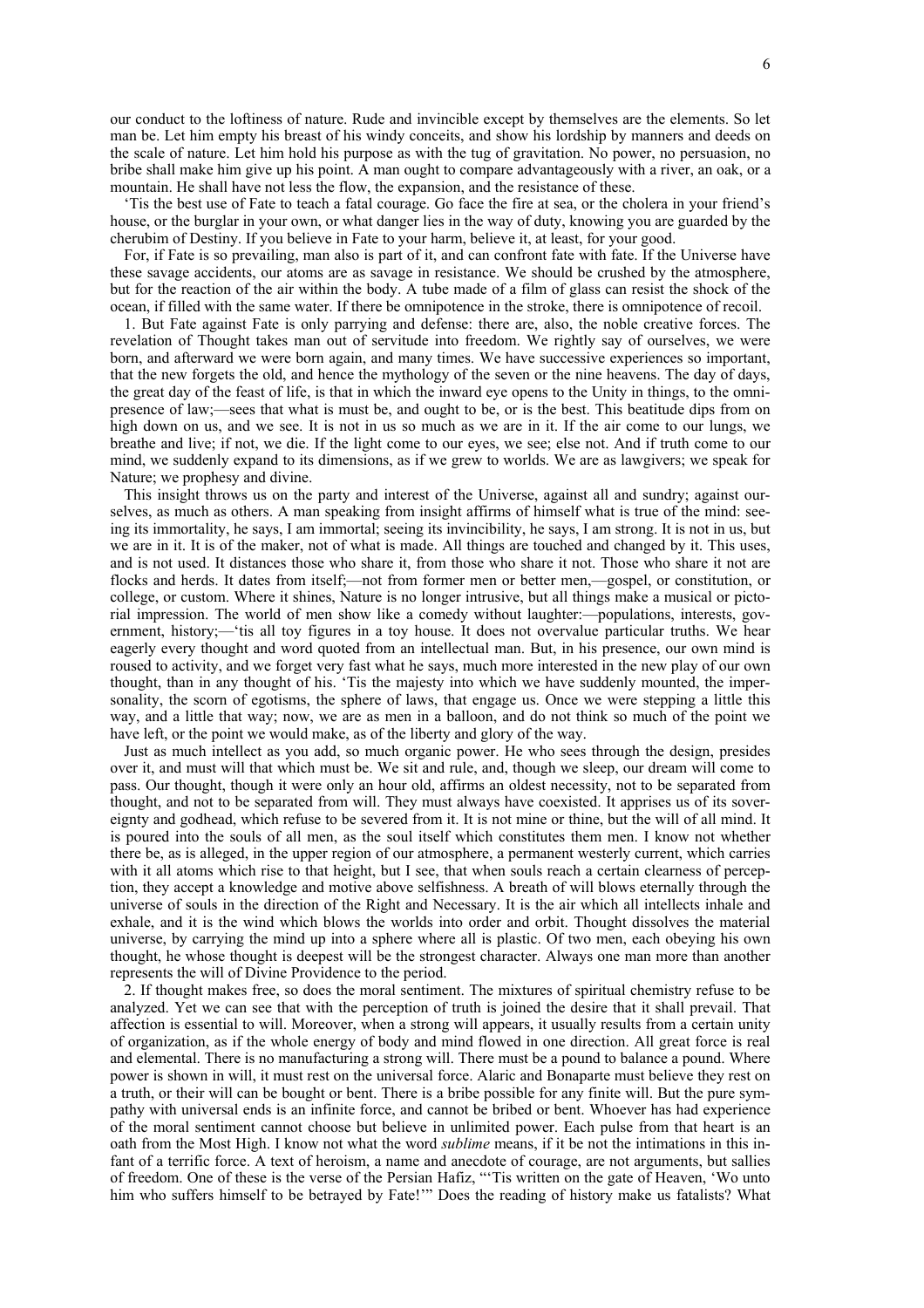courage does not the opposite opinion show! A little whim of will to be free gallantly contending against the universe of chemistry.

But insight is not will, nor is affection will. Perception is cold, and goodness dies in wishes; as Voltaire said, 'tis the misfortune of worthy people that they are cowards; "*un des plus grands malheurs des honnêtes gens c'est qu'ils sont des lâches*." There must be a fusion of these two to generate the energy of will. There can be no driving force, except through the conversion of the man into his will, making him the will, and the will him. And one may say boldly, that no man has a right perception of any truth, who has not been reacted on by it, so as to be ready to be its martyr.

The one serious and formidable thing in nature is a will. Society is servile from want of will, and therefore the world wants saviors and religions. One way is right to go: the hero sees it, and moves on that aim, and has the world under him for root and support. He is to others as the world. His approbation is honor; his dissent, infamy. The glance of his eye has the force of sunbeams. A personal influence towers up in memory only worthy, and we gladly forget numbers, money, climate, gravitation, and the rest of Fate.

We can afford to allow the limitation, if we know it is the meter of the growing man. We stand against Fate, as children stand up against the wall in their father's house, and notch their height from year to year. But when the boy grows to man, and is master of the house, he pulls down that wall, and builds a new and bigger. 'Tis only a question of time. Every brave youth is in training to ride and rule this dragon. His science is to make weapons and wings of these passions and retarding forces. Now whether, seeing these two things, fate and power, we are permitted to believe in unity? The bulk of mankind believe in two gods. They are under one dominion here in the house, as friend and parent, in social circles, in letters, in art, in love, in religion: but in mechanics, in dealing with steam and climate, in trade, in politics, they think they come under another; and that it would be a practical blunder to transfer the method and way of working of one sphere, into the other. What good, honest, generous men at home, will be wolves and foxes on change! What pious men in the parlor will vote for what reprobates at the polls! To a certain point, they believe themselves the care of a Providence. But, in a steamboat, in an epidemic, in war, they believe a malignant energy rules.

But relation and connection are not somewhere and sometimes, but everywhere and always. The divine order does not stop where their sight stops. The friendly power works on the same rules, in the next farm, and the next planet. But, where they have not experience, they run against it, and hurt themselves. Fate, then, is a name for facts not yet passed under the fire of thought;—for causes which are unpenetrated.

But every jet of chaos which threatens to exterminate us, is convertible by intellect into wholesome force. Fate is unpenetrated causes. The water drowns ship and sailor, like a grain of dust. But learn to swim, trim your bark, and the wave which drowned it, will be cloven by it, and carry it, like its own foam, a plume and a power. The cold is inconsiderate of persons, tingles your blood, freezes a man like a dewdrop. But learn to skate, and the ice will give you a graceful, sweet, and poetic motion. The cold will brace your limbs and brain to genius, and make you foremost men of time. Cold and sea will train an imperial Saxon race, which nature cannot bear to lose, and, after cooping it up for a thousand years in yonder England, gives a hundred Englands, a hundred Mexicos. All the bloods it shall absorb and domineer: and more than Mexicos,—the secrets of water and steam, the spasms of electricity, the ductility of metals, the chariot of the air, the ruddered balloon are awaiting you.

The annual slaughter from typhus far exceeds that of war; but right drainage destroys typhus. The plague in the sea-service from scurvy is healed by lemon juice and other diets portable or procurable: the depopulation by cholera and small-pox is ended by drainage and vaccination; and every other pest is not less in the chain of cause and effect, and may be fought off. And, whilst art draws out the venom, it commonly extorts some benefit from the vanquished enemy. The mischievous torrent is taught to drudge for man: the wild beasts he makes useful for food, or dress, or labor; the chemic explosions are controlled like his watch. These are now the steeds on which he rides. Man moves in all modes, by legs of horses, by wings of wind, by steam, by gas of balloon, by electricity, and stands on tiptoe threatening to hunt the eagle in his own element. There's nothing he will not make his carrier.

Steam was, till the other day, the devil which we dreaded. Every pot made by any human potter or brazier had a hole in its cover, to let off the enemy, lest he should lift pot and roof, and carry the house away. But the Marquis of Worcester, Watt, and Fulton bethought themselves, that, where was power, was not devil, but was God; that it must be availed of, and not by any means let off and wasted. Could he lift pots and roofs and houses so handily? he was the workman they were in search of. He could be used to lift away, chain, and compel other devils, far more reluctant and dangerous, namely, cubic miles of earth, mountains, weight or resistance of water, machinery, and the labors of all men in the world; and time he shall lengthen, and shorten space.

It has not fared much otherwise with higher kinds of steam. The opinion of the million was the terror of the world, and it was attempted, either to dissipate it, by amusing nations, or to pile it over with strata of society,—a layer of soldiers; over that, a layer of lords; and a king on the top; with clamps and hoops of castles, garrisons, and police. But, sometimes, the religious principle would get in, and burst the hoops, and rive every mountain laid on top of it. The Fultons and Watts of politics, believing in unity, saw that it was a power, and, by satisfying it, (as justice satisfies everybody,) through a different disposition of soci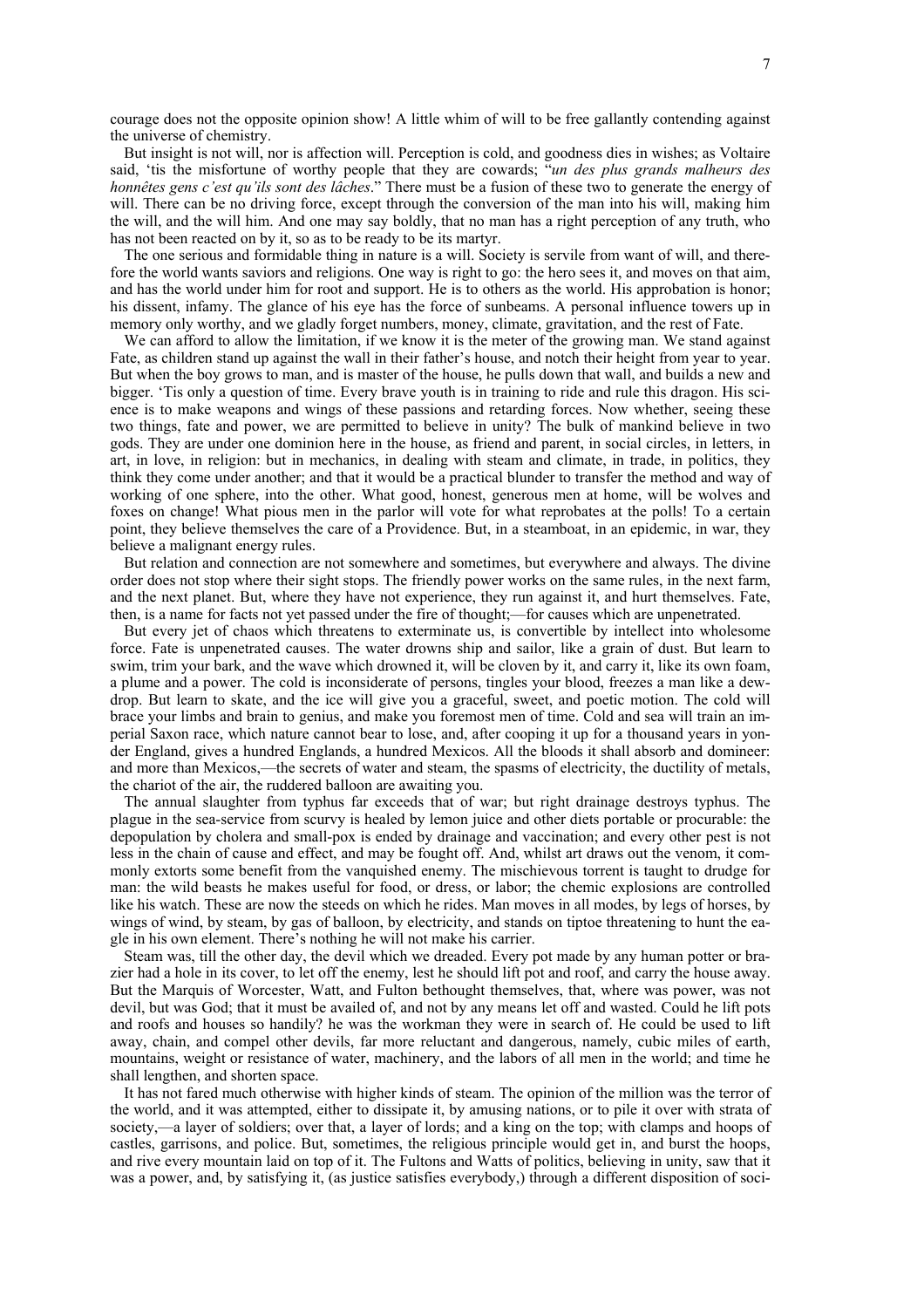ety,—grouping it on a level, instead of piling it into a mountain,—they have contrived to make of his terror the most harmless and energetic form of a State.

Very odious, I confess, are the lessons of Fate. Who likes to have a dapper phrenologist pronouncing on his fortunes? Who likes to believe that he has hidden in his skull, spine, and pelvis, all the vices of a Saxon or Celtic race, which will be sure to pull him down,—with what grandeur of hope and resolve he is fired,—into a selfish, huckstering, servile, dodging animal? A learned physician tells us, the fact is invariable with the Neapolitan, that, when mature, he assumes the forms of the unmistakable scoundrel. That is a little overstated,—but may pass.

But these are magazines and arsenals. A man must thank his defects, and stand in some terror of his talents. A transcendent talent draws so largely on his forces, as to lame him; a defect pays him revenues on the other side. The sufferance, which is the badge of the Jew, has made him, in these days, the ruler of the rulers of the earth. If Fate is ore and quarry, if evil is good in the making, if limitation is power that shall be, if calamities, oppositions, and weights are wings and means,—we are reconciled.

Fate involves the melioration. No statement of the Universe can have any soundness, which does not admit its ascending effort. The direction of the whole, and of the parts, is toward benefit, and in proportion to the health. Behind every individual, closes organization: before him, opens liberty,—the Better, the Best. The first and worst races are dead. The second and imperfect races are dying out, or remain for the maturing of higher. In the latest race, in man, every generosity, every new perception, the love and praise he extorts from his fellows, are certificates of advance out of fate into freedom. Liberation of the will from the sheaths and clogs of organization which he has outgrown, is the end and aim of this world. Every calamity is a spur and valuable hint; and where his endeavors do not yet fully avail, they tell as tendency. The whole circle of animal life,—tooth against tooth,—devouring war, war for food, a yelp of pain and a grunt of triumph, until, at last, the whole menagerie, the whole chemical mass is mellowed and refined for higher use,—pleases at a sufficient perspective.

But to see how fate slides into freedom, and freedom into fate, observe how far the roots of every creature run, or find, if you can, a point where there is no thread of connection. Our life is consentaneous and far-related. This knot of nature is so well tied, that nobody was ever cunning enough to find the two ends. Nature is intricate, overlapped, interweaved, and endless. Christopher Wren said of the beautiful King's College chapel, "that, if anybody would tell him where to lay the first stone, he would build such another." But where shall we find the first atom in this house of man, which is all consent, inosculation, and balance of parts?

The web of relation is shown in *habitat*, shown in hibernation. When hibernation was observed, it was found, that, whilst some animals became torpid in winter, others were torpid in summer: hibernation then was a false name. The *long sleep* is not an effect of cold, but is regulated by the supply of food proper to the animal. It becomes torpid when the fruit or prey it lives on is not in season, and regains its activity when its food is ready.

Eyes are found in light; ears in auricular air; feet on land; fins in water; wings in air; and, each creature where it was meant to be, with a mutual fitness. Every zone has its own *Fauna*. There is adjustment between the animal and its food, its parasite, its enemy. Balances are kept. It is not allowed to diminish in numbers, nor to exceed. The like adjustments exist for man. His food is cooked, when he arrives; his coal in the pit; the house ventilated; the mud of the deluge dried; his companions arrived at the same hour, and awaiting him with love, concert, laughter, and tears. These are coarse adjustments, but the invisible are not less. There are more belongings to every creature than his air and his food. His instincts must be met, and he has predisposing power that bends and fits what is near him to his use. He is not possible until the invisible things are right for him, as well as the visible. Of what changes, then, in sky and earth, and in finer skies and earths, does the appearance of some Dante or Columbus apprise us!

How is this effected? Nature is no spendthrift, but takes the shortest way to her ends. As the general says to his soldiers, "if you want a fort, build a fort," so nature makes every creature do its own work and get its living,—is it planet, animal, or tree. The planet makes itself. The animal cell makes itself;—then, what it wants. Every creature,—wren or dragon,—shall make its own lair. As soon as there is life, there is self-direction, and absorbing and using of material. Life is freedom,—life in the direct ratio of its amount. You may be sure, the new-born man is not inert. Life works both voluntarily and supernaturally in its neighborhood. Do you suppose, he can be estimated by his weight in pounds, or, that he is contained in his skin,—this reaching, radiating, jaculating fellow? The smallest candle fills a mile with its rays, and the papillae of a man run out to every star.

When there is something to be done, the world knows how to get it done. The vegetable eye makes leaf, pericarp, root, bark, or thorn, as the need is; the first cell converts itself into stomach, mouth, nose, or nail, according to the want: the world throws its life into a hero or a shepherd; and puts him where he is wanted. Dante and Columbus were Italians, in their time: they would be Russians or Americans today. Things ripen, new men come. The adaptation is not capricious. The ulterior aim, the purpose beyond itself, the correlation by which planets subside and crystallize, then animate beasts and men, will not stop, but will work into finer particulars, and from finer to finest.

The secret of the world is, the tie between person and event. Person makes event, and event person. The "times," "the age," what is that, but a few profound persons and a few active persons who epitomize the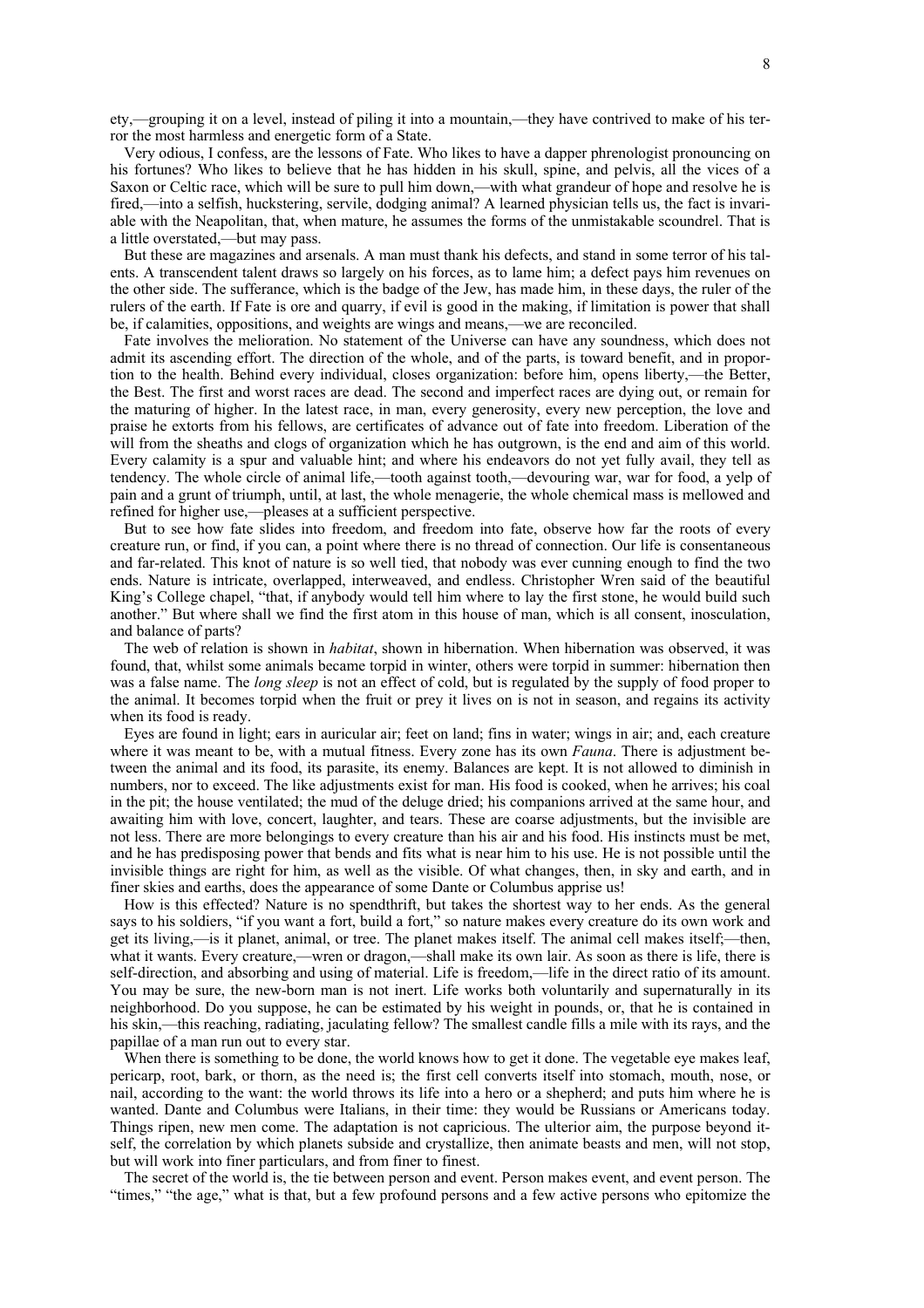times?—Goethe, Hegel, Metternich, Adams, Calhoun, Guizot, Peel, Cobden, Kossuth, Rothschild, Astor, Brunel, and the rest. The same fitness must be presumed between a man and the time and event, as between the sexes, or between a race of animals and the food it eats, or the inferior races it uses. He thinks his fate alien, because the copula is hidden. But the soul contains the event that shall befall it, for the event is only the actualization of its thoughts; and what we pray to ourselves for is always granted. The event is the print of your form. It fits you like your skin. What each does is proper to him. Events are the children of his body and mind. We learn that the soul of Fate is the soul of us, as Hafiz sings,

Alas! till now I had not known,

My guide and fortune's guide are one.

All the toys that infatuate men, and which they play for,—houses, land, money, luxury, power, fame, are the selfsame thing, with a new gauze or two of illusion overlaid. And of all the drums and rattles by which men are made willing to have their heads broke, and are led out solemnly every morning to parade,—the most admirable is this by which we are brought to believe that events are arbitrary, and independent of actions. At the conjuror's, we detect the hair by which he moves his puppet, but we have not eyes sharp enough to descry the thread that ties cause and effect.

Nature magically suits the man to his fortunes, by making these the fruit of his character. Ducks take to the water, eagles to the sky, waders to the sea margin, hunters to the forest, clerks to counting-rooms, soldiers to the frontier. Thus events grow on the same stem with persons; are sub-persons. The pleasure of life is according to the man that lives it, and not according to the work or the place. Life is an ecstasy. We know what madness belongs to love,—what power to paint a vile object in hues of heaven. As insane persons are indifferent to their dress, diet, and other accommodations, and, as we do in dreams, with equanimity, the most absurd acts, so, a drop more of wine in our cup of life will reconcile us to strange company and work. Each creature puts forth from itself its own condition and sphere, as the slug sweats out its slimy house on the pear-leaf, and the woolly aphids on the apple perspire their own bed, and the fish its shell. In youth, we clothe ourselves with rainbows, and go as brave as the zodiac. In age, we put out another sort of perspiration,—gout, fever, rheumatism, caprice, doubt, fretting, and avarice.

A man's fortunes are the fruit of his character. A man's friends are his magnetisms. We go to Herodotus and Plutarch for examples of Fate; but we are examples. *Quisque suos patimur manes*. The tendency of every man to enact all that is in his constitution is expressed in the old belief, that the efforts which we make to escape from our destiny only serve to lead us into it: and I have noticed, a man likes better to be complimented on his position, as the proof of the last or total excellence, than on his merits.

A man will see his character emitted in the events that seem to meet, but which exude from and accompany him. Events expand with the character. As once he found himself among toys, so now he plays a part in colossal systems, and his growth is declared in his ambition, his companions, and his performance. He looks like a piece of luck, but is a piece of causation;—the mosaic, angulated and ground to fit into the gap he fills. Hence in each town there is some man who is, in his brain and performance, an explanation of the tillage, production, factories, banks, churches, ways of living, and society, of that town. If you do not chance to meet him, all that you see will leave you a little puzzled: if you see him, it will become plain. We know in Massachusetts who built New Bedford, who built Lynn, Lowell, Lawrence, Clinton, Fitchburg, Holyoke, Portland, and many another noisy mart. Each of these men, if they were transparent, would seem to you not so much men, as walking cities, and, wherever you put them, they would build one.

History is the action and reaction of these two,—Nature and Thought;—two boys pushing each other on the curb-stone of the pavement. Everything is pusher or pushed: and matter and mind are in perpetual tilt and balance, so. Whilst the man is weak, the earth takes up him. He plants his brain and affections. By and by he will take up the earth, and have his gardens and vineyards in the beautiful order and productiveness of his thought. Every solid in the universe is ready to become fluid on the approach of the mind, and the power to flux it is the measure of the mind. If the wall remain adamant, it accuses the want of thought. To a subtler force, it will stream into new forms, expressive of the character of the mind. What is the city in which we sit here, but an aggregate of incongruous materials, which have obeyed the will of some man? The granite was reluctant, but his hands were stronger, and it came. Iron was deep in the ground, and well combined with stone; but could not hide from his fires. Wood, lime, stuffs, fruits, gums, were dispersed over the earth and sea, in vain. Here they are, within reach of every man's day-labor, what he wants of them. The whole world is the flux of matter over the wires of thought to the poles or points where it would build. The races of men rise out of the ground preoccupied with a thought which rules them, and divided into parties ready armed and angry to fight for this metaphysical abstraction. The quality of the thought differences the Egyptian and the Roman, the Austrian and the American. The men who come on the stage at one period are all found to be related to each other. Certain ideas are in the air. We are all impressionable, for we are made of them; all impressionable, but some more than others, and these first express them. This explains the curious contemporaneousness of inventions and discoveries. The truth is in the air, and the most impressionable brain will announce it first, but all will announce it a few minutes later. So women, as most susceptible, are the best index of the coming hour. So the great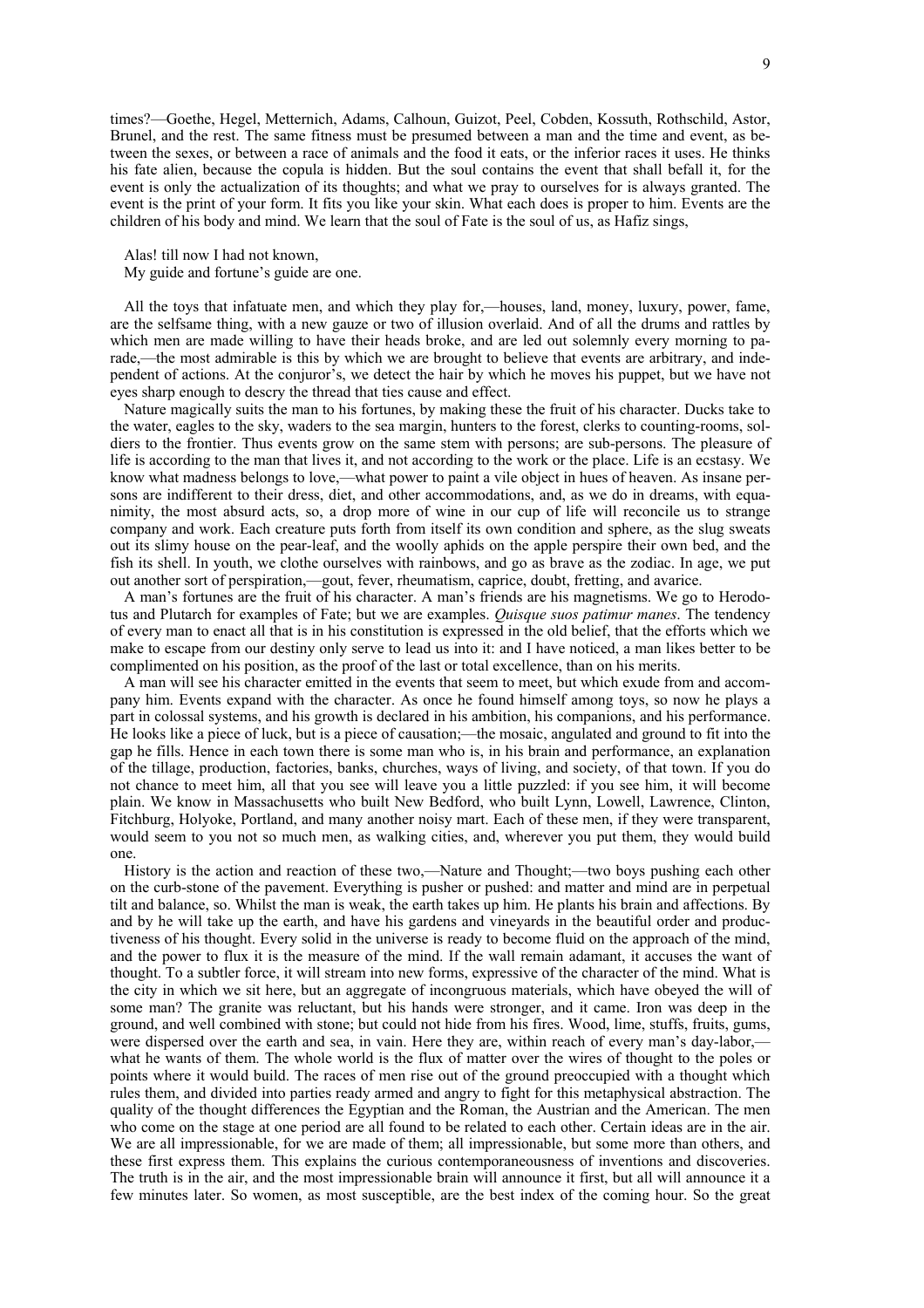man, that is, the man most imbued with the spirit of the time, is the impressionable man,—of a fiber irritable and delicate, like iodine to light. He feels the infinitesimal attractions. His mind is righter than others, because he yields to a current so feeble as can be felt only by a needle delicately poised.

The correlation is shown in defects. Möller, in his Essay on Architecture, taught that the building which was fitted accurately to answer its end, would turn out to be beautiful, though beauty had not been intended. I find the like unity in human structures rather virulent and pervasive; that a crudity in the blood will appear in the argument; a hump in the shoulder will appear in the speech and handiwork. If his mind could be seen, the hump would be seen. If a man has a seesaw in his voice, it will run into his sentences, into his poem, into the structure of his fable, into his speculation, into his charity. And, as every man is hunted by his own demon, vexed by his own disease, this checks all his activity.

So each man, like each plant, has his parasites. A strong, astringent, bilious nature has more truculent enemies than the slugs and moths that fret my leaves. Such a one has curculios, borers, knife-worms: a swindler ate him first, then a client, then a quack, then smooth, plausible gentlemen, bitter and selfish as Moloch.

This correlation really existing can be divined. If the threads are there, thought can follow and show them. Especially when a soul is quick and docile; as Chaucer sings,

"Or if the soul of proper kind Be so perfect as men find, That it wot what is to come, And that he warneth all and some Of every of their aventures, By previsions or figures; But that our flesh hath not might It to understand aright For it is warned too darkly."—

Some people are made up of rhyme, coincidence, omen, periodicity, and presage: they meet the person they seek; what their companion prepares to say to them, they first say to him; and a hundred signs apprise them of what is about to befall.

Wonderful intricacy in the web, wonderful constancy in the design this vagabond life admits. We wonder how the fly finds its mate, and yet year after year we find two men, two women, without legal or carnal tie, spend a great part of their best time within a few feet of each other. And the moral is, that what we seek we shall find; what we flee from flees from us; as Goethe said, "what we wish for in youth, comes in heaps on us in old age," too often cursed with the granting of our prayer: and hence the high caution, that, since we are sure of having what we wish, we beware to ask only for high things.

One key, one solution to the mysteries of human condition, one solution to the old knots of fate, freedom, and foreknowledge, exists, the propounding, namely, of the double consciousness. A man must ride alternately on the horses of his private and his public nature, as the equestrians in the circus throw themselves nimbly from horse to horse, or plant one foot on the back of one, and the other foot on the back of the other. So when a man is the victim of his fate, has sciatica in his loins, and cramp in his mind; a clubfoot and a club in his wit; a sour face, and a selfish temper; a strut in his gait, and a conceit in his affection; or is ground to powder by the vice of his race; he is to rally on his relation to the Universe, which his ruin benefits. Leaving the demon who suffers, he is to take sides with the Deity who secures universal benefit by his pain. To offset the drag of temperament and race, which pulls down, learn this lesson, namely, that by the cunning copresence of two elements, which is throughout nature, whatever lames or paralyzes you, draws in with it the divinity, in some form, to repay. A good intention clothes itself with sudden power. When a god wishes to ride, any chip or pebble will bud and shoot out winged feet, and serve him for a horse.

Let us build altars to the Blessed Unity which holds nature and souls in perfect solution, and compels every atom to serve an universal end. I do not wonder at a snow-flake, a shell, a summer landscape, or the glory of the stars; but at the necessity of beauty under which the universe lies; that all is and must be pictorial; that the rainbow, and the curve of the horizon, and the arch of the blue vault are only results from the organism of the eye. There is no need for foolish amateurs to fetch me to admire a garden of flowers, or a sun-gilt cloud, or a waterfall, when I cannot look without seeing splendor and grace. How idle to choose a random sparkle here or there, when the indwelling necessity plants the rose of beauty on the brow of chaos, and discloses the central intention of Nature to be harmony and joy.

Let us build altars to the Beautiful Necessity. If we thought men were free in the sense, that, in a single exception one fantastical will could prevail over the law of things, it were all one as if a child's hand could pull down the sun. If, in the least particular, one could derange the order of nature,—who would accept the gift of life?

Let us build altars to the Beautiful Necessity, which secures that all is made of one piece; that plaintiff and defendant, friend and enemy, animal and planet, food and eater, are of one kind. In astronomy, is vast space, but no foreign system; in geology, vast time, but the same laws as today. Why should we be afraid